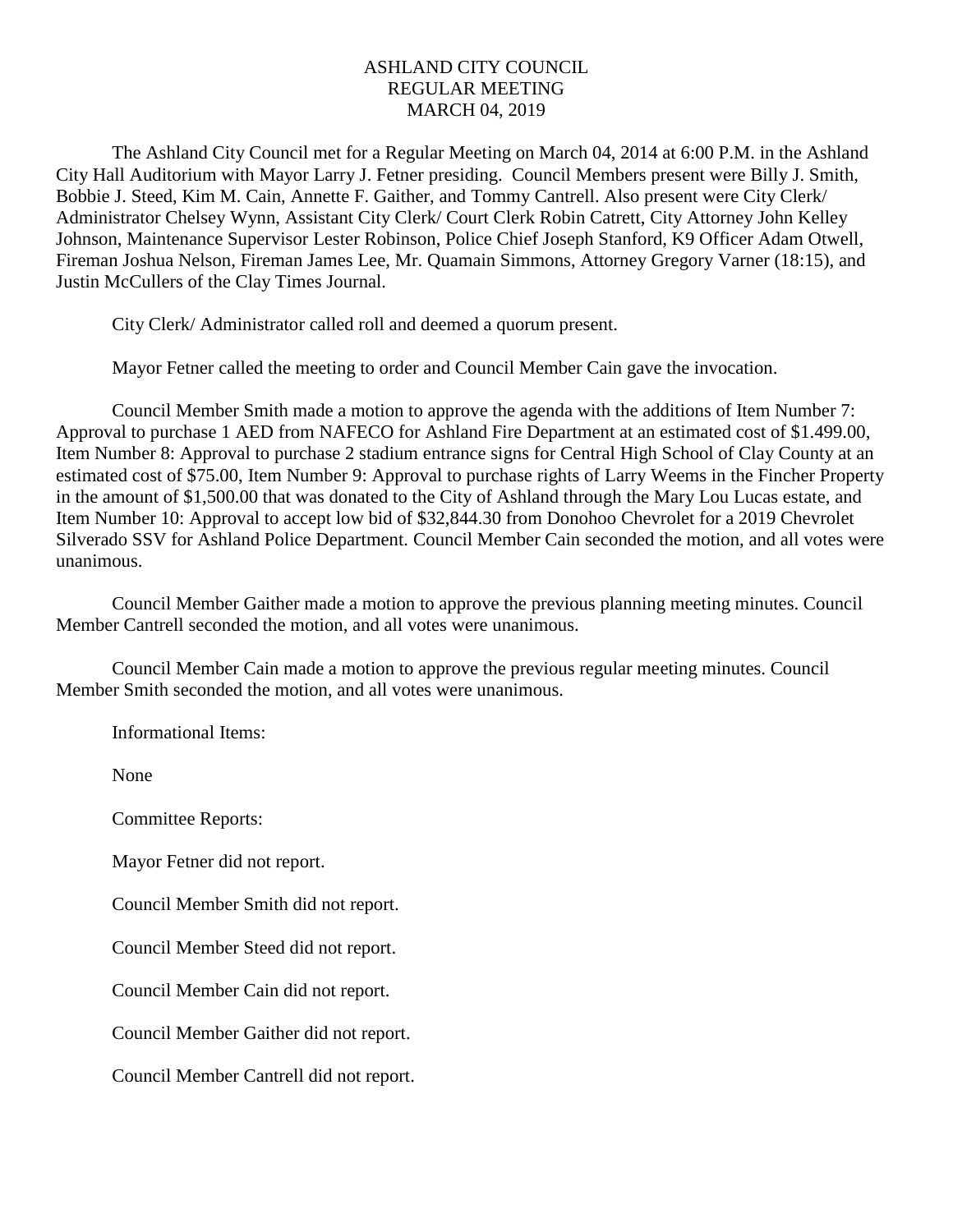Maintenance Supervisor Lester Robinson reported the canopy at the old Police Department has bee repaired and will be painted very soon. Supervisor Robinson also reported the HVAC has been installed at the Wynn Building, he also advised the Maintenance Department on rainy days. Supervisor Robinson reported the department has been working to on getting the ballfields ready for baseball season. Supervisor Robinson also stated he has been working with the Department of Transportation on pedestrian crossing signs for court square, and he is awaiting a call from the LED study group on the city street lights.

Police Chief Stanford reported vandalism to Ashland City Park restrooms, grant funds, and mutual aide for Lee County.

Assistant Fire Chief Joshua Nelson reported on agenda items to include the placement of the requested AED in the Rescue Truck. Assistant Fire Chief Nelson also reported the department is requesting the LED handheld signs to help with traffic control during emergencies. Assistant Fire Chief Nelson also reported the Fire Department attended extrication training a few weeks ago and plan to prepare a training schedule.

City Clerk/ Administrator Wynn reported she is glad to be back to work and thanked everyone for covering her duties while she was away.

New Business:

Council Member Cain made a motion to approve the bills received since the last regular meeting in the amount of \$8,158.83. Council Member Gaither seconded the motion, and all votes were unanimous.

Attorney Gregory Varner and Mr. Quamain Simmons addressed the Mayor and Council concerning the annexation of certain property into the City Limits of Ashland, Alabama. Attorney Varner presented maps and explained it would be beneficial to the City of Ashland and to the property owners to approve the annexation.

Council Member Cain made a motion to approve the annexation of Simmons & Fullbright property. Council Member Smith seconded the motion, and all votes were unanimous.

Council Member Cantrell made a motion to surplus unused court chairs. Council Member Gaither seconded the motion, and all votes were unanimous.

Council Member Cain made a motion to approve the purchase of 10 "No Litter" signs from TrafficSigns.com at an estimated cost of \$258.60. Council Member Gaither seconded the motion, and all votes were unanimous.

Council Member Gaither made a motion to approving the City to pay SafeGuard Corporation \$1,051.65 for annual inspection of all City fire extinguishers. Council Member Cantrell seconded the motion, and all votes were unanimous.

Council Member Gaither made a motion approving the purchase of 2 LED handheld Stop/Slow signs from SafetySigns.com at an estimated cost of \$438.00 for Ashland Fire Department. Council Member Cantrell seconded the motion, and all votes were unanimous.

Council Member Cantrell made a motion approving the purchase of 1 AED from NAFECO for Ashland Fire Department at an estimated cost of \$1,499.00. Council Member Smith seconded the motion, and all votes were unanimous.